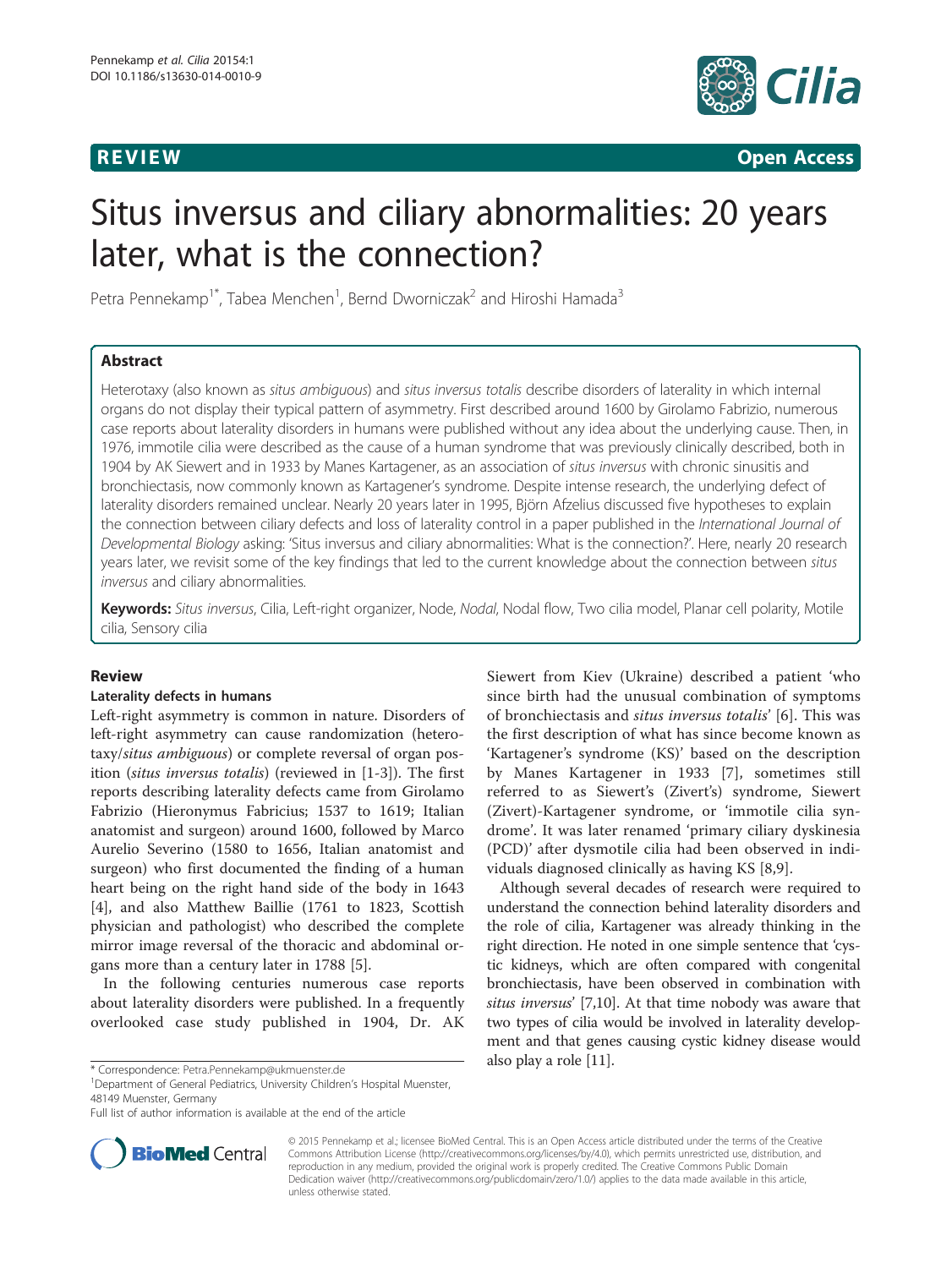# Structural defects of cilia as the cause for Kartagener's syndrome

Numerous case reports about laterality defects in humans were published in the following years, but still lacked any direct correlation between laterality disorders and cilia function. During that time, Björn Afzelius had improved sample preparation for electron microscopy, leading to a better preservation and analysis of ciliary ultrastructure [[12](#page-9-0)]. Years later in 1974, Afzelius met Henning Pedersen, who showed Afzelius his unpublished electron micrograph of an immotile human sperm tail lacking dynein arms. Afzelius suggested that Pedersen publish these findings soon. After meeting Pedersen, Afzelius analyzed - together with Rune Eliasson - sperm samples from male patients with stiff, immotile sperm tails. As expected, they also found lack of dynein arms as the cause for immotile human spermatozoa in these patients. Pedersen and Afzelius subsequently published their findings nearly at the same time in 1975 [[13](#page-9-0)-[15](#page-9-0)].

Following these landmark studies, the hypothesis was raised that KS is caused by a genetic lack of dynein arms in cilia [[16\]](#page-9-0). Both Afzelius and Pedersen proved independently that dynein arms were missing in cilia of nasal and bronchial mucosa of affected patients, confirming this hypothesis [[17](#page-9-0),[18](#page-9-0)]. Afzelius sent a letter to Kartagener to notify him about these findings, but Kartagener's daughter reported to Afzelius that he had died in August 1975. Evidently this information was never brought to Kartagener's attention [[15](#page-9-0),[19](#page-9-0)].

# Special type of cilia at the embryonic organizer

Although the ultrastructural defect causing ciliary immotility and bronchiectasis in patients with KS was identified, the connection between ciliary immotility and body axis development remained elusive. Afzelius early on raised the hypothesis that motile cilia defects can explain a variety of phenotypes/defects observed in patients with KS, but not all. He also discussed the existence of 'so-called sensory hairs protruding from the cell surface into the extracellular space' to explain the poor sense of smell and decreased hearing ability in these patients [[17](#page-9-0)]. To explain the connection between cilia and the situs inversus observed in patients with KS, Afzelius also mentioned that 'a further category of cells which carry cilia is the differentiating cells of vertebrate embryos', referring to a publication analyzing cilia during cardiac development of the chicken [\[20\]](#page-9-0). He hypothesized that 'it is not unreasonable to assume that a malrotation may occur when the ciliary movement causing rotation is lacking' and that 'chance alone will determine whether the viscera will take up the normal or the reversed position during embryogenesis, when normal dynein arms are missing' [\[17](#page-9-0)]. In 1976 he noted that the cause of *situs inversus* remains elusive despite many theories, but he also presciently suggested that 'cilia on the

embryonic epithelia have a certain position and fixed beat direction (in normal embryos) and that their beating somehow is instrumental in determining the visceral situs' [\[17\]](#page-9-0).

It is unclear whether Afzelius in the early years of his research was aware of experiments performed by numerous embryologists that identified the 'organizer', a group of cells necessary and sufficient to initiate a complex program of spatial organization in competent embryonic tissue (reviewed in [\[21\]](#page-9-0)). For the groundbreaking research leading to the identification of the organizer performed by Hans Spemann (1869 to 1941) and Hilde Mangold (1898 to 1924), the Nobel Prize in Physiology or Medicine was awarded to Hans Spemann in 1935 [\[22\]](#page-9-0). Organizer activity was subsequently also demonstrated in embryos of higher vertebrates such as birds and mammals [[23](#page-9-0)-[25](#page-9-0)] in a structure that Victor Hensen (1835 to 1924) had described in 1876 in an extensive paper and named 'the node', also known as 'Hensen's node' [\[26](#page-9-0)].

Nearly 20 years after Afzelius expressed his hypothesis [[17\]](#page-9-0), scientists were just starting to put pieces of this puzzle together. It was only in 1994 that Sulik et al. published an extensive study on the development of the node and formation of the notochordal plate in embryonic day (E) 7 to 9 mice (Theiler stages 10 to 14). It is of note that Sulik et al. still found it important to define several terms such as 'the rostral end of the murine primitive streak will be referred to as the node (analogous to Hensen's node in avian species)' [[27\]](#page-9-0) because the structure was not properly assigned in previous studies [[28,29\]](#page-9-0). It is important to note here that the 'node' in mouse was renamed several times based on morphological and functional studies. First named 'archenteron' by Theiler in 1972 [\[30\]](#page-9-0) the term 'node' was introduced by Beddington in 1991: 'This (the archenteron) is a misnomer as it is not equivalent to the archenteron in amphibians but, as far as we can tell, corresponds to the dorsal blastopore lip of Xenopus or Hensen's node of the chick. Therefore, I would suggest that we call it the 'node" [[31](#page-9-0)]. Later analyses of ciliation and gene expression demonstrated in 2007 that this definition unites two entities, the node and the posterior notochord (PNC), the latter characterized by bi-lateral Nodal expression, motile monocilia and cilia-driven leftward flow and functioning as left-right (LR)-organizer. Using this functional characteristic, the PNC, still commonly named 'node' in mouse embryos, corresponds to the gastrocoel roof plate (GRP) and not to the dorsal blastopore lip of amphibians [[32](#page-9-0)]. Nevertheless, in the study of Sulik et al. the authors described 'the presence of groupings of cells in the area of the rostral midline that had small ventral surface areas relative to adjacent cells', each with 'a prominent single, central cilium-like structure on their ventral side' at the ventral layer of the node [\[27](#page-9-0)]. They also performed video microscopy of the node showing that these monocilia cilia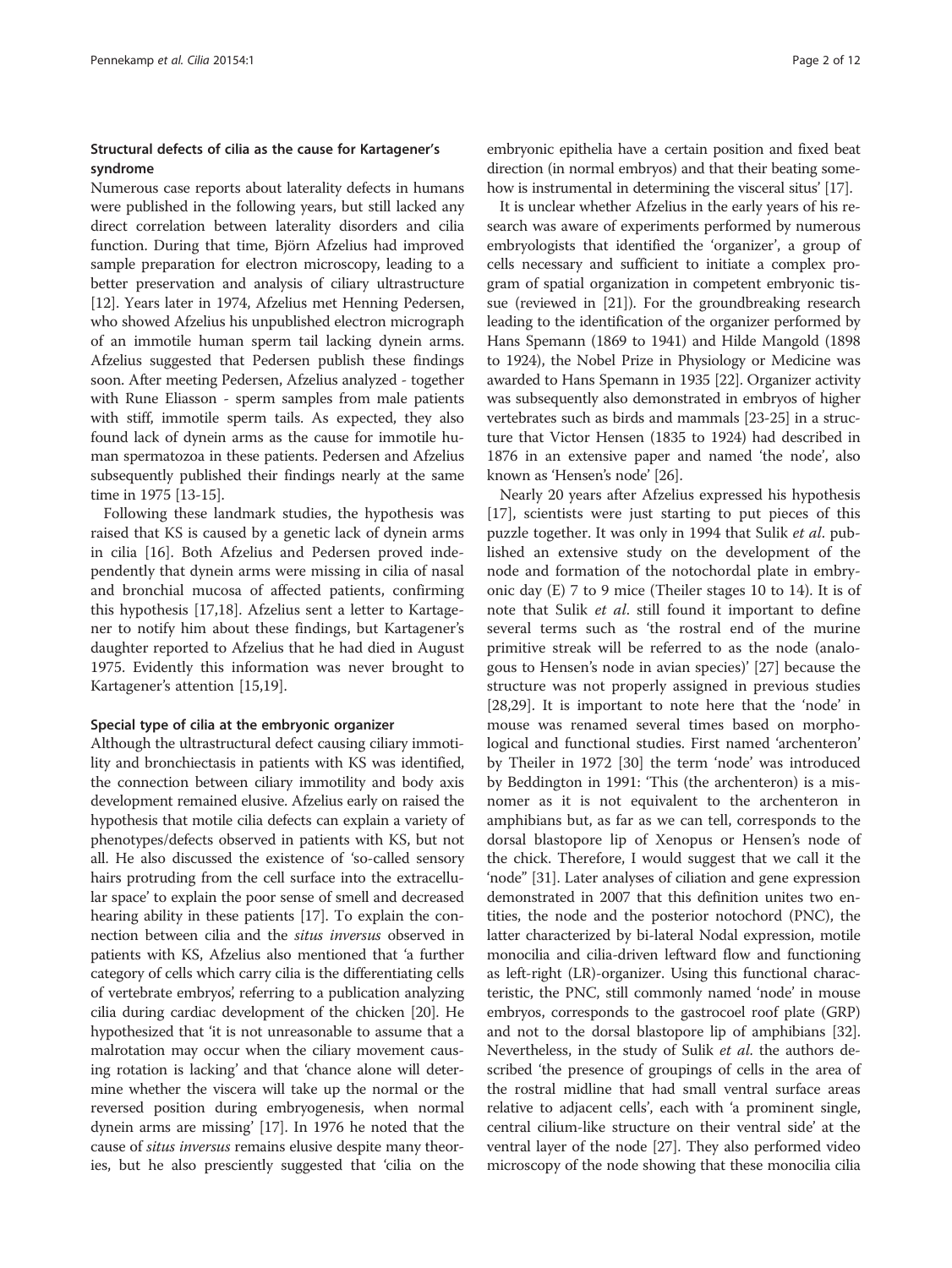were motile, although they failed to find 'evidence of synchronized activity in time or direction' [\[27\]](#page-9-0).

A year later Afzelius, who now interpreted KS as a disease caused by defective or absent cilia, presented five hypotheses to explain the 'curious' connection between ciliary defects and loss of laterality control. These hypotheses included combined loss of function of two closely linked genes, one responsible for the asymmetry of viscera and the second responsible for synthesis or assembly of ciliary structures, cytoskeletal defects [\[33](#page-9-0)], lack of structural coordination and defective ciliation-ordivision switch [[34](#page-9-0)]. As the most likely hypothesis he suggested that 'there are cilia that have determined positions and a fixed beat direction, much the same as they have on the epidermis of amphibian embryos' [\[35\]](#page-9-0) and that 'ciliary beating in normal embryos is assumed to be instrumental in pushing the heart to the left side, whereas chance alone will determine whether viscera will take up the normal or the reversed position during embryogenesis, when there is no regular ciliary motility' [[17,34\]](#page-9-0). We can only speculate whether Afzelius had been aware of the study on the development of the node and formation of the notochordal plate presented by Sulik et al. [\[27\]](#page-9-0).

#### The nodal signaling cascade and the nodal flow

It still took several years to gain insight into the function of cilia during the process of LR-axis development. Initially, the discovery of molecular networks acting in and around the node during patterning of the body axes constituted the major scientific breakthrough in the analysis of axis development. Although we acknowledge outstanding scientific contributions stemming from research on other model organisms, such as chicken and Xenopus, this review will focus on findings obtained in mouse studies unless otherwise stated.

In 1993, Nodal, one of the key factors of LR-axis development and a member of the transforming growth factorbeta (TGF-beta) superfamily, was identified in mice. Nodal expression was detected in a symmetric fashion exclusively at the node or 'associated with the node' dependent on the developmental stage analyzed (approximately E7 (primitive streak embryos) to E8.5 ('coinciding with the disappearance of the node as distinct structure' [\[36\]](#page-9-0))) and named Nodal due to its localized expression at the node [[36](#page-9-0)]. Surprisingly, three years later, the correlation between asymmetric gene expression and LR-asymmetry in mice became obvious in two independent studies published in Nature [\[37,38\]](#page-9-0). In these studies, it was demonstrated that expression of Nodal was dependent on the developmental stage and in contrast to the previously published study not only in the mouse node [\[36\]](#page-9-0) but also in the left lateral plate mesoderm (LPM) [\[37,38](#page-9-0)]. In the same studies, Nodal expression was examined in mouse mutants with perturbed LR-development, especially the situs

inversus viscerum (iv) displaying random LR-asymmetry [[39](#page-9-0)] and the *inversion of embryonic turning (inv)* developing situs inversus [\[40\]](#page-9-0). Both mouse models were extensively used for the analysis of LR-development. It was anticipated that these mutant mice would provide important insights into the understanding of LR-development, although the genetic basis of either mutation was still unknown at that time. The authors demonstrated that Nodal expression in these mutants was either normal, reversed or bilateral depending on the morphological LRasymmetry. This was similar to previous findings in chicken [\[41\]](#page-9-0) and Xenopus [[38](#page-9-0)], thus demonstrating the evolutionary conservation of *Nodal* expression and suggesting that Nodal is one of the key regulators of LRdevelopment [\[37,42](#page-9-0)]. In the same volume of Nature it was shown that another gene named Lefty (left right determination factor) was transiently and asymmetrically expressed in the left LPM and the left half of the prospective floorplate during LR-axis development. Similar to *Nodal* expression the site of Lefty expression correlated with the morphological asymmetry observed in iv/iv and inv/inv mutants [\[43\]](#page-9-0). Extensive studies on *Lefty* function surprisingly demonstrated that the original expression pattern attributed to a single Lefty gene in fact derived from two highly-related and chromosomally linked genes, Lefty-1 and Lefty-2, which were both asymmetrically expressed but with distinct expression domains functioning down-stream of iv and inv function [\[44](#page-9-0)]. In 1998, the paired-like homeodomain transcription factor 2 (PITX2) was identified in two independent studies as an additional evolutionarily conserved downstream effector of the signaling cascade that establishes asymmetries along the entire LRaxis, the Nodal signaling cascade (Figure [1](#page-3-0)) [[45,46](#page-9-0)].

At this time it also emerged that cilia function played a role during LR-axis development, and both the iv and the inv mouse mutants were important in this respect. First described in 1956 [\[39\]](#page-9-0), iv was mapped to mouse chromosome 12 in 1989 [\[47\]](#page-9-0) and identified by a positional cloning approach in 1997 as an axonemal dynein heavy-chain gene named *left/right-dynein* (*Lrd*, currently known as *dynein*, axonemal, heavy chain 11; Dnah11) [\[48\]](#page-9-0). Lrd was shown to be expressed in the node of the embryo at E7.5, consistent with having a role in LR-development [\[48](#page-9-0)]. Based on the observation that the asymmetric expression patterns of Nodal and Lefty were randomized in iv/iv embryos, it was suggested that  $iv$  functions early in the genetic hierarchy of LR-specification. Nevertheless, the connection between Lrd and cilia at the node was considered unlikely; at that time, it had been supposed that cilia at the node were immotile monocilia lacking dynein arms [\[49\]](#page-10-0) even though ciliary motility at the node, despite no evidence of synchronized activity in time or direction, had previously been observed [[27](#page-9-0)]. The gene defect underlying the LRaxis defects observed in *inv* mutants was identified a year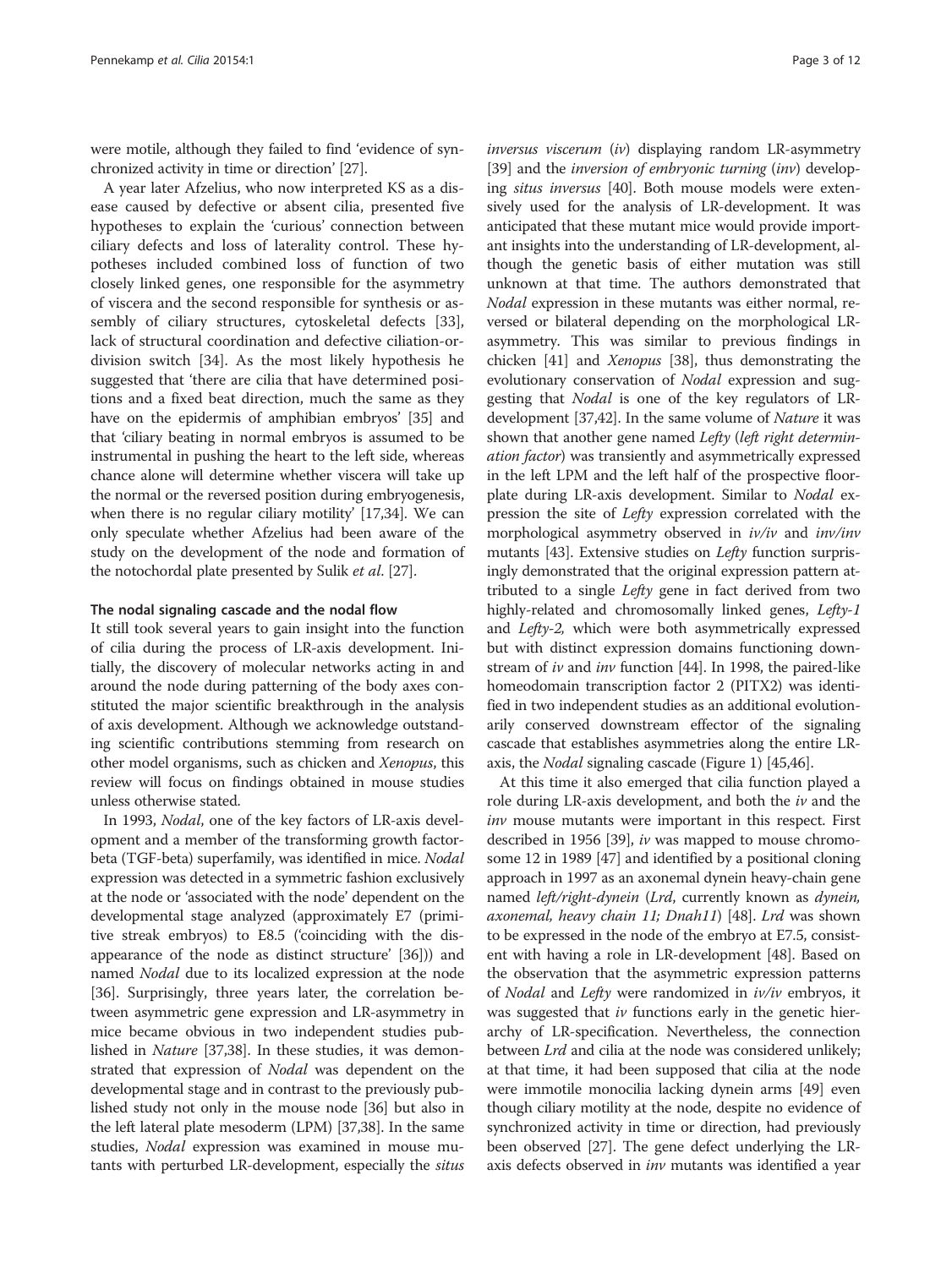<span id="page-3-0"></span>

later in 1998 in two independent studies. These were published five years after the first description of the inv phenotype (inversion of embryonic turning and cystic kidneys), and the gene was appropriately named *Inversin* [[40](#page-9-0)[,50,51](#page-10-0)]. Despite these findings, the function of Inversin and its connection to axis development remained unknown.

The first tangible evidence in mice that cilia of the node play an important role during LR-development came from the characterization of a mouse mutant lacking the kinesin family member 3b (KIF3B) microtubule-

dependent motor protein [\[52](#page-10-0)] although it was not the first mouse mutant in which impaired ciliogenesis was reported [[53\]](#page-10-0). Loss of Kif3b function resulted in prenatal lethality, neural tube disorganization and randomized LR-asymmetry. Lefty-2 expression was either bilateral or absent, suggesting - comparable to  $iv$  and  $inv$  mutants that Kif3b has a function upstream of the Nodal cascade. It was further shown that KIF3B was localized within the axoneme of node monocilia and that  $Kif3b$  mutant nodes lacked monocilia, suggesting that monocilia of the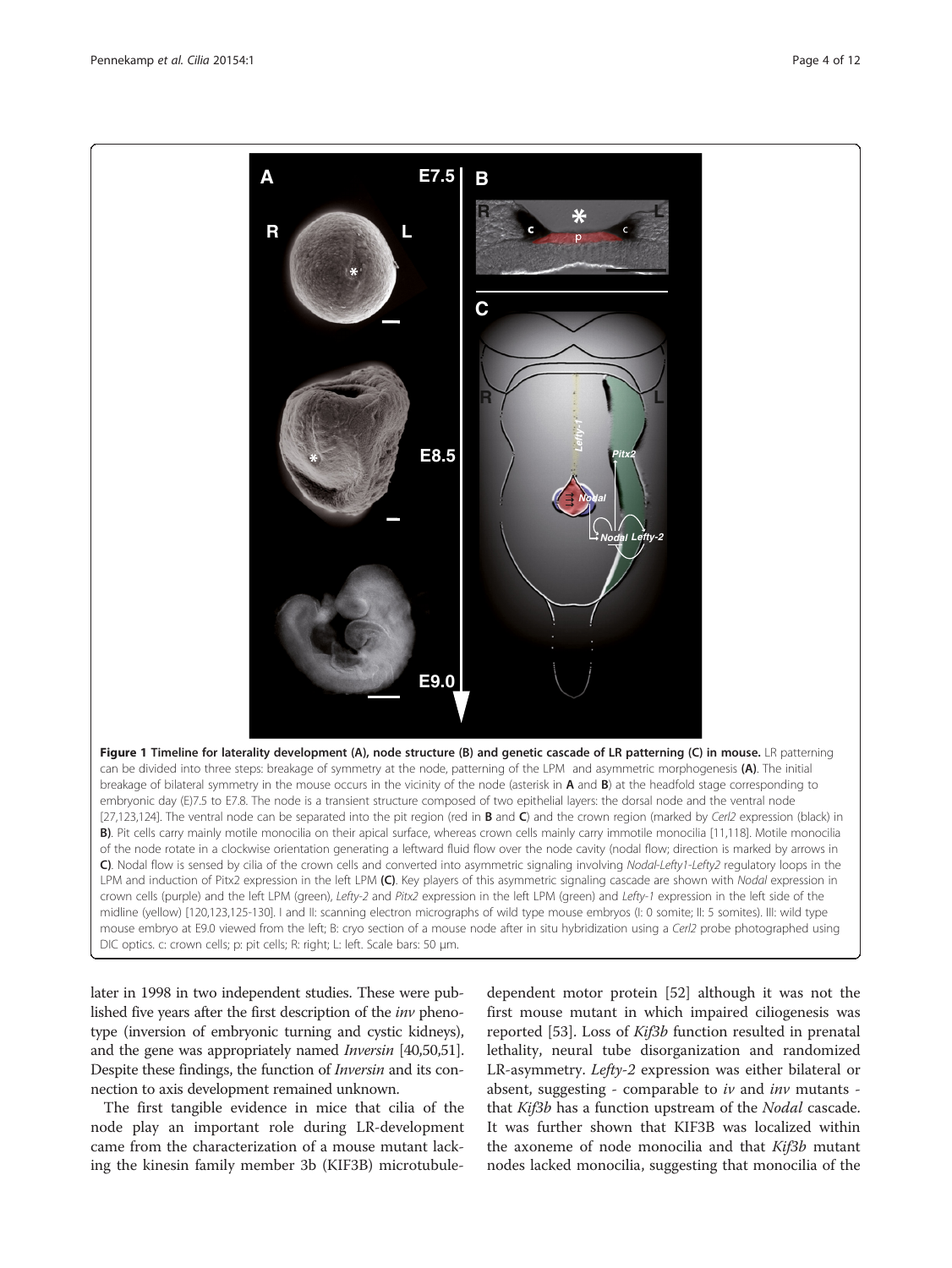node play an important role during LR-development. To further elucidate the function of these cilia, video microscopy of the node was performed. In contrast to the then accepted understanding that these cilia lack dynein arms and appear to be immotile [[48](#page-9-0)[,49\]](#page-10-0) it was convincingly demonstrated that node monocilia were motile and capable of generating a leftward flow. Based on these data, the authors suggested that motile monocilia at the node generate a directed leftward flow leading to the concentration of a secreted factor to the left side of the node, which then triggers the downstream signaling cascade of left-defining genes, the Nodal signaling cascade, still known as the 'morphogen hypothesis' [[48](#page-9-0)[,52,53](#page-10-0)].

Aware of the findings of Nonaka et al., Afzelius hypothesized in 1999 that exposure of embryos to highly viscous methyl cellulose during the critical stage would increase the percentage of situs inversus [\[54](#page-10-0)]. In fact, this hypothesis was confirmed years later using indeed methyl cellulose to influence flow in Xenopus and mouse embryos in 2007 and 2012, respectively [\[55,56\]](#page-10-0).

The finding of nodal flow was a major scientific breakthrough with regard to the connection between cilia function and LR-axis development. Although additional mouse mutants, such as those lacking the KIF3A subunit of kinesin-II, provided supportive evidence for the relevance of cilia at the node during LR-axis development [[57,58\]](#page-10-0), it was still necessary to eliminate the last serious doubts.

The first supporting evidence came from an extensive study showing that abnormal nodal flow precedes situs inversus in iv and inv mutant mice, demonstrating immotile cilia in iv mutants lacking LRD and a slower net leftward flow in inv mutants, due to a more 'turbulent flow' despite the fact that cilia lacking Inversin rotate more rapidly [[59\]](#page-10-0). These data suggested that abnormal flow is not the consequence of the abnormal LR-body axis determination but may be its source [[59\]](#page-10-0). The hypothesis that the directed mechanical fluid flow across the node is implicated in the symmetry breaking event was further confirmed by elegant experiments in which wild type embryos and iv mutants lacking LRD were cultured under artificial fluid flow conditions. Reversal of laterality was checked by using genetic markers at the LPM, demonstrating randomized or reversed expression previous to organ laterality development, and further confirmed by analysis of organ situs demonstrating reversal of heart looping and embryonic turning [\[60](#page-10-0)]. This study convincingly demonstrated that a strong rightward artificial flow could reverse fluid flow at the node and thereby the laterality of wild type embryos, proving that the laterality of treated embryos was successfully controlled by the direction of the artificial flow. Similar experiments were then performed with homozygous  $iv/iv$  mutant embryos that lack nodal flow due to immotile cilia at the node and

exhibit situs inversus in half of the mutant embryos. Here, it was demonstrated that iv/iv embryos responded even to slow artificial flow, manifesting normal or reversed laterality dependent on the direction of the artificial flow. Although the exact mechanism leading to the initial breakage of symmetry at the node was still unknown, these experiments unequivocally showed that efficient and directed nodal flow generated by motile monocilia at the node was necessary to establish left-right laterality in the embryo (reviewed in [[61](#page-10-0)-[63](#page-10-0)]).

#### The laterality-kidney connection

By the year 2000 more than 24 genes involved in axis development had been published, not only by analyses of existing spontaneous mouse mutations but also due to the increasing ability to genetically manipulate the mouse to generate targeted mutations (reviewed in [\[64](#page-10-0)]). Nevertheless, knowledge about cilia structure and function at the node was still limited.

Further insight came from a completely unexpected source, namely research performed on autosomal recessive and autosomal dominant polycystic kidney diseases (ARPKD and ADPKD, respectively). Until 1994, several spontaneous mutations in mouse lines had been described resembling ARPKD in humans, namely cpk (congenital polycystic kidneys) [\[65](#page-10-0)] mapped in 1991 to mouse chromosome 12 [\[66](#page-10-0)], bpk (BALB/c polycystic kidneys) [\[67\]](#page-10-0), pcy (polycystic kidneys) [\[68\]](#page-10-0) mapped in 1991 to mouse chromo-some 9 [\[69](#page-10-0)] and jck (juvenile cystic kidneys) [\[70\]](#page-10-0) and others (reviewed in [\[71\]](#page-10-0)), but none of the disease-causing genes had been identified at that time, making it impossible to study the pathogenesis of PKD in more detail.

Then in 1994, a candidate gene was described to be associated with a mutation causing recessive polycystic kidney disease in mice. This gene was mutated during a large scale mutagenesis program and the line was called TgN (Imorpk)-737Rpw (Imorpk: insertional mutation, Oak Ridge polycystic kidneys), abbreviated TgN737Rpw and later on Oak Ridge Polycystic Kidney (orpk) insertional mutation [[72,73\]](#page-10-0). The targeted allele of this mouse  $Tg737$ gene, Tg737D2-3bGal, was published in 2000 [\[74\]](#page-10-0). Unlike the original *orpk* allele where all homozygotes survived to birth, embryos homozygous for the Tg737D2-3bGal mutation arrested in development at mid-gestation and exhibited neural tube defects, enlargement of the pericardial sac and, most notably, LR-asymmetry defects with bilateral expression of Nodal and Lefty-2. It was shown that nodal monocilia were lacking, similar to the previously described Kif3b and Kif3a mutants [\[52,57,58](#page-10-0)], providing further evidence that motile monocilia at the node are important for proper LR-axis development.

Most interesting with regard to the analysis of both Tg737 alleles and future analysis of ciliary function during development were the different phenotypes observed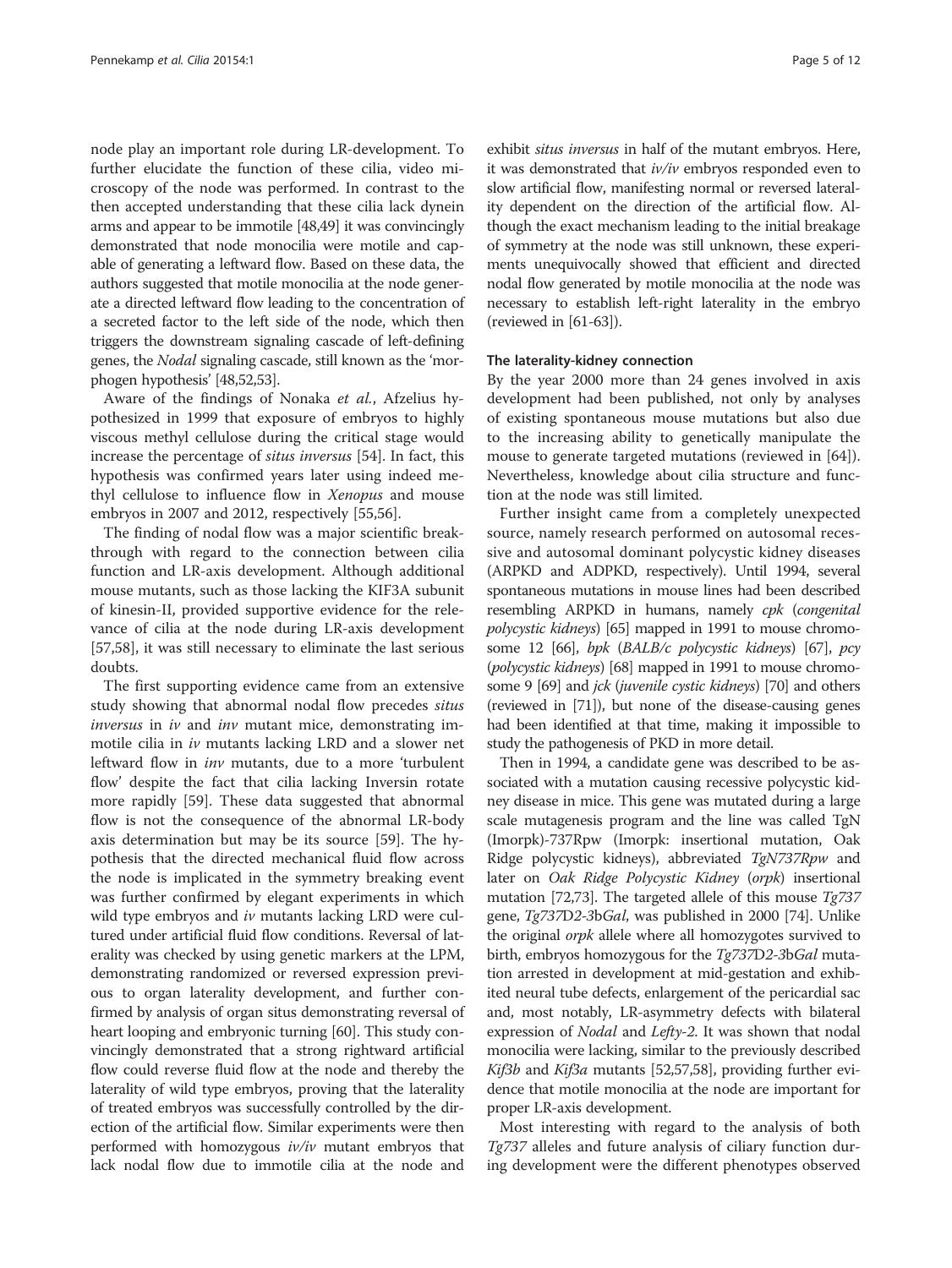in these two  $Tg737$  alleles: these included cystic kidneys in the hypomorphic orpk allele and a more severe phenotype involving motile monocilia at the node in the complete loss-of-function Tg737D2-3bGal allele. It was suggested that the inability to develop and maintain polarity of renal and node cells as demonstrated by lack of monocilia that were found on virtually every cell of the body [\[75](#page-10-0)-[77\]](#page-10-0) might be the underlying cause of cyst formation in the kidneys and laterality defects. This observation led to the name 'Polaris' for the gene product of Tg737 [\[74](#page-10-0)]. Further analysis demonstrated that Polaris localized just below the apical membrane in the region of the basal bodies and within cilia or flagellar axonemes [[78\]](#page-10-0) and that it was important for ciliogenesis of both motile and non-motile primary cilia in different model organisms [[79-81](#page-10-0)], leading to the name 'Intraflagellar transport 88' (Ift88). As a result of these studies, a common key function of cilia in the development of both cystic kidneys and laterality disorders became more apparent.

At that time, based on studies performed in Caenorhabditis elegans [\[82,83](#page-10-0)], an association between structural and/or functional defects in primary cilia of vertebrate epithelia and another cystic kidney disease caused by mutations in PKD1 (ADPKD1) encoding polycystin-1 [\[84-87](#page-10-0)] and PKD2 (ADPKD2) encoding polycystin-2 [\[88](#page-10-0)], was suggested.

Indeed, it was possible to show that polycystin-2, next to additional polycystic kidney disease proteins, such as polycystin-1, Polaris and Cystin, localized to primary cilia of the kidney [\[89,90](#page-10-0)] supporting this hypothesis. With regard to Pkd2 mouse mutants, it was previously shown that somatic inactivation of Pkd2 expectedly resulted in polycystic kidney disease [[91\]](#page-10-0) but also prenatal lethality and cardiac defects [\[92\]](#page-10-0). Unexpectedly, it was also shown that polycystin-2 was required for LR-axis development and that loss of Pkd2 function resulted in heterotaxy. Loss of *Nodal*, *Lefty-1* and *Lefty-2* expression and bilateral Pitx2 expression in Pkd2 mutants suggested that polycystin-2 is active early during axis development and upstream of the Nodal signaling cascade [\[93\]](#page-10-0). The findings of ciliary localization of polycystin-2 in primary cilia of the kidney, LR-axis defects of Pkd2 mutant mouse embryos and ion channel activity of polycystin-2 [[94-](#page-10-0)[96](#page-11-0)] suggested that polycystin-2 might have a function in cilia of the node, perhaps as an ion channel necessary to sense and translate the leftward flow similar to the proposed function in the kidney.

# The two-cilia model

Just a few months before the involvement of Pkd2 in laterality development was published, mutations in DNAH5 (dynein, axonemal, heavy chain 5) leading to nonfunctional DNAH5, loss of outer dynein arms and immotile cilia, were published in individuals with PCD and KS [[97](#page-11-0)] and it became increasingly likely that two different types of ciliary defects can cause laterality defects, defects in cilia motility and defects in sensory function.

The next hint came again from the kidney research field showing that polycystin-1 and polycystin-2 mediated mechanosensation in primary cilia of the kidney resulting in calcium influx into the cell [\[98\]](#page-11-0). The hypothesis was thus raised that the polycystins might have a similar function at the node.

Only a few months later it was possible to show that two populations of node monocilia initiated LR-asymmetry in the mouse. These populations could be distinguished by LRD, which localized to a motile subset of nodal monocilia, and polycystin-2, which localized to all nodal monocilia although it appeared to be enriched in non-LRD containing cilia (Figure [2\)](#page-6-0) [\[11](#page-9-0)]. The same study showed that an asymmetric calcium signaling appeared at the left margin of the node coincident with leftward nodal flow. This signal was absent in both mutant mouse embryos lacking Lrd or Pkd2. These data suggested that LR-asymmetry is established by an entirely ciliary mechanism consisting of motile, LRD-containing monocilia generating the directed nodal flow and non-motile polycystin-2-containing cilia sensing the flow and initiating an asymmetric calcium signal at the left border of the node, appropriately named the 'two-cilia model' [\[11,](#page-9-0)[99](#page-11-0)] (and reviewed in [\[100](#page-11-0)-[103\]](#page-11-0)).

#### The polarization of nodal cells

Nevertheless, several questions still remained with regard to ciliary function at the node: 1) how can rotational movement of node monocilia generate the unidirectional flow; 2) how can this unidirectional nodal flow be sensed by the embryo; and 3) what mechanism specifies the differentiation of the two types of cilia at the node?

A theoretical analysis of fluid dynamics at the node proposed a model in which a productive linear flow could result if the rotation axis of the cilia has a posterior tilt [[104\]](#page-11-0). Careful analyses of cilia orientation and cilia movement indeed demonstrated that cilia did not stand perpendicular to the node surface but were tilted posteriorly, confirming the hypothesis postulated by the theoretical analysis [[105,106](#page-11-0)]. That this posterior tilt was necessary to generate a directed flow and that the flow depends on the tilt angle of the cilia was further confirmed using a mechanical model simulating different scenarios [\[106](#page-11-0)].

However, the question remained how this posterior tilt of cilia at the node is generated. Establishment of the three body axes, anterior–posterior (AP)-, dorso–ventral (DV)- and LR-axis, is central to the vertebrate body plan. Since the LR-axis is the last axis to be determined during development, LR-polarity must be generated by utilizing the pre-existing positional cues from the AP- and DV-axes.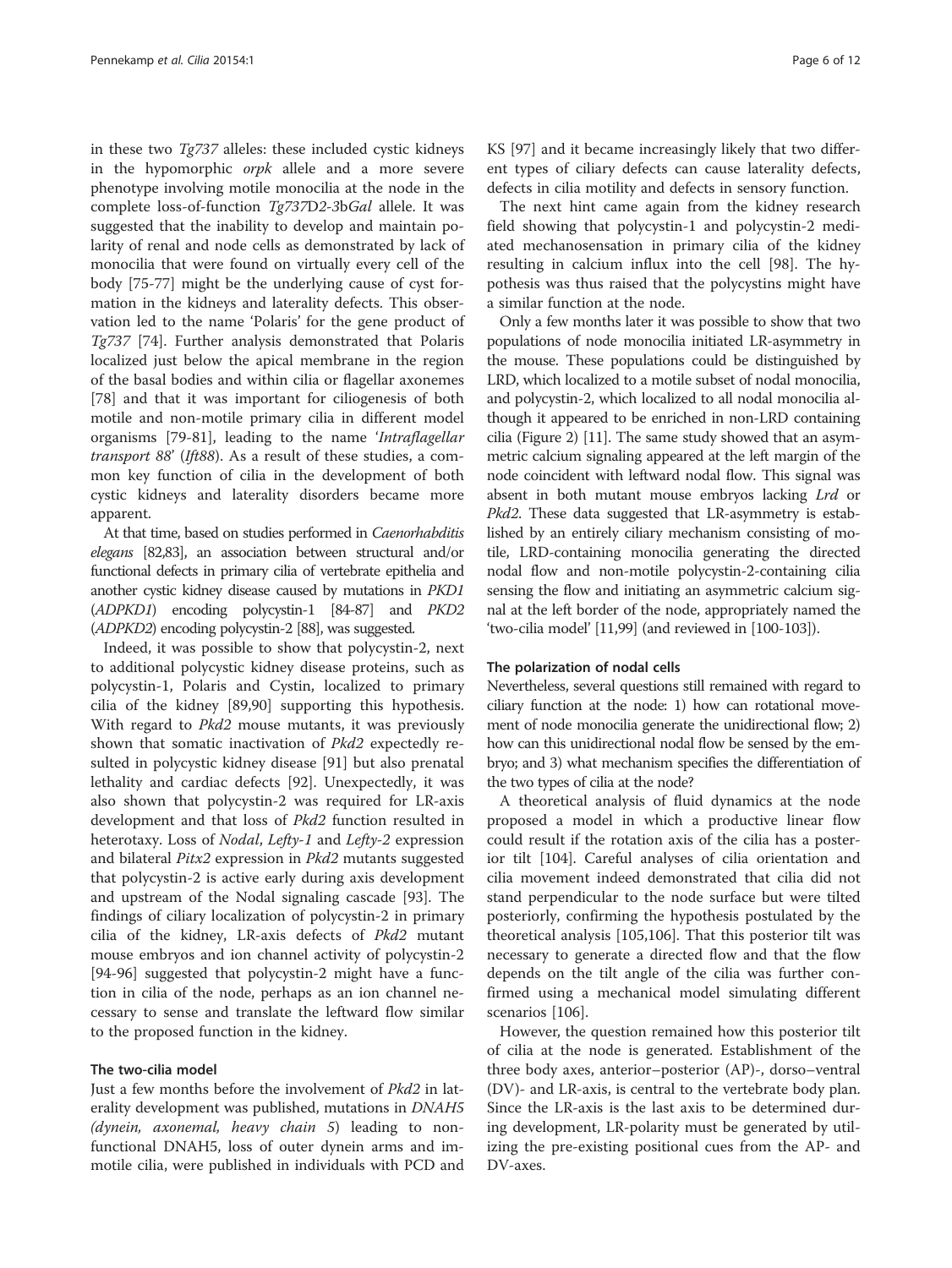<span id="page-6-0"></span>

Previously, it had been shown that complete loss of function of *Biccaudal*  $C$  (*BicC*), the gene which is mutated in both the *bpk* mouse model leading to an ARPKD phenotype and the jcpk mouse model leading to an ADPKD phenotype [[107,108\]](#page-11-0), resulted in LR-axis

defects by disrupting the planar alignment of motile cilia required for cilia-driven fluid flow. Furthermore, it had been shown that BICC uncoupled Dishevelled 2 (DVL2) signaling from the canonical Wnt pathway, which has been implicated in antagonizing planar cell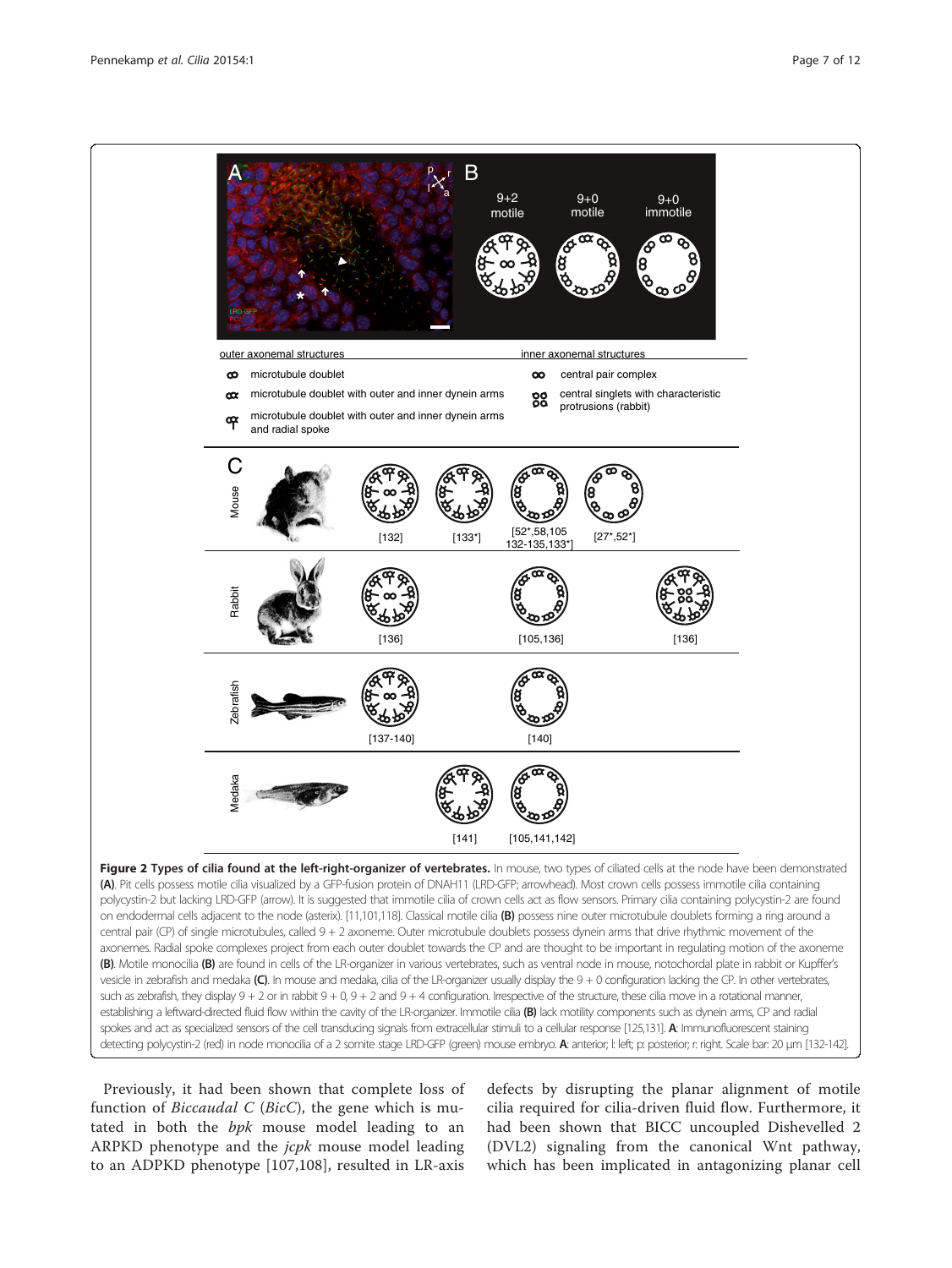polarity (PCP), the orientation of specialized structures within a plane of the epithelial sheet [[109\]](#page-11-0). Thus, it was suggested that establishment of PCP is also involved in the orientation of nodal cilia.

Careful analysis of the basal body orientation demonstrated that the basal bodies of nodal cilia were initially positioned centrally. They then gradually shifted towards the posterior side of the node cells until the majority was located at the posterior side of the ciliated node cells at the two- to three-somite stage, when the velocity of the fluid flow is maximal [[110](#page-11-0)]. Further analysis demonstrated that Dishevelled (Dvl), a key participant of both canonical and non-canonical Wnt signaling pathways and in mice, represented by three widely expressed and functionally redundant Dvl genes (Dvl1, Dvl2 and  $Dv/3$ , was relevant for the positioning of basal bodies, confirming this hypothesis [\[110](#page-11-0)].

The involvement of the canonical Wnt signaling was further excluded based on analyses performed with embryos deficient in Wnt3a, the only ligand that activates the canonical Wnt pathway in the node. These analyses demonstrated that neither the directional flow nor the rotational axis of nodal cilia and position of basal bodies were affected by loss of WNT3A, although Wnt3a mutants showed laterality defects [\[110,111](#page-11-0)]. On the other hand, blocking RAC1, a small G protein and effector molecule of the non-canonical Wnt pathway, also known as the non-canonical PCP pathway, led to defects in positioning of the basal bodies and vertical nodal flow suggesting that the non-canonical Wnt/PCP pathway is involved [[110](#page-11-0)]. This hypothesis was confirmed by further analyses demonstrating that in the absence of *Vangl1* and *Vangl2*, the two mouse homologues of the Drosophila core PCP gene Van Gogh (Vang) [[112](#page-11-0)] as well as in Cofilin1;Vangl2 double mutants [[113](#page-11-0)], failure to properly polarize nodal cilia led to randomization of LR-asymmetry (reviewed in  $[114-116]$  $[114-116]$  $[114-116]$  $[114-116]$  $[114-116]$ .

### The sensor of nodal flow

Although mechanistic inside of how leftward nodal flow is generated progressed, exactly how this left sidespecific signal gets sensed and transduced remained enigmatic. At that time, only the *Nodal* inhibitor Cerl2 had been identified to act as a critical target of flow suggesting that symmetry is broken by flow-mediated left-asymmetric release of *Nodal* repression at the midline [\[117](#page-11-0)]. Based on the mechanosensory function of polycystin-1 and polycystin-2 in kidney epithelial cells and the elevated left-side specific calcium signal at the node observed in mouse embryos, it was assumed that sensing of this flow occurs through cilia. Pkd2 was a good candidate since mice lacking polycstin-2 exhibited LR-patterning defects and lost the left-sided expression of Nodal, suggesting that Pkd2 is relevant for cilia function at the node. Interestingly, neither the structure nor the motility of nodal cilia was compromised, suggesting that loss of polycystin-2 in these cilia results in the inability to sense flow [\[118](#page-11-0)]. This hypothesis was confirmed by using  $Ca^{2+}$  signaling blockers that interfere with polycystin-2 signaling. Rescue experiments demonstrated that although endogenous polycystin-2 localized to cilia of both crown cells and pit cells of the node, the latter located at the central region of the node and mainly possessing motile cilia generating the nodal flow, polycystin-2 was required only in crown cells for the correct establishment of LR-asymmetry. In addition, it was shown that the Nodal inhibitor Cerl2 was not only a critical target of flow but also the major target of Pkd2 mediated signaling during LR pattern formation. Surprisingly, it was also possible to demonstrate that restoring cilium formation in crown cells of Kif3a mutant embryos, which usually completely lack cilia, was also sufficient to induce LR-asymmetry. These data indicated that cilia of the crown cells of the node are the sensors for the leftward fluid generated at the node [[118](#page-11-0)] (and reviewed in [\[119](#page-11-0),[120\]](#page-11-0)).

#### Motor or sensor?

It was now widely accepted that laterality is initiated at the embryonic LR-organizer, where motile cilia generate leftward flow that is detected by immotile sensory cilia, which then transduce flow into downstream asymmetric signals.

In 2011, GALNT11 (N-acetylgalactosamine-type Oglycosylation enzyme) was identified as a candidate disease gene in a patient with heterotaxy [[121](#page-11-0)]. Functional analyses performed in Xenopus tropicalis demonstrated that galnt11 activated Notch signaling. Live imaging of the cilia of the Xenopus organizer was also performed. These analyses demonstrated that either galnt11 or notch1 depletion increased the ratio of motile cilia at the expense of immotile cilia (producing a laterality defect reminiscent of loss of the ciliary sensor polycystin-2) and that Notch overexpression decreased this ratio (mimicking the ciliopathy PCD). These data demonstrated that galnt11-mediated notch1 signaling modulates the spatial distribution and ratio of motile and immotile cilia, deciding who is motor and who is sensor at the LR-organizer, a decision which is important for the determination of laterality [\[122](#page-11-0)].

# Conclusions

This review attempted an historical overview of key publications and experiments that influenced the direction of research and led to our current knowledge connecting the curious link between situs inversus and ciliary abnormalities (Figure [3\)](#page-8-0). Of course numerous excellent additional studies exist, which added even more details to this knowledge regarding ciliary structure and function necessary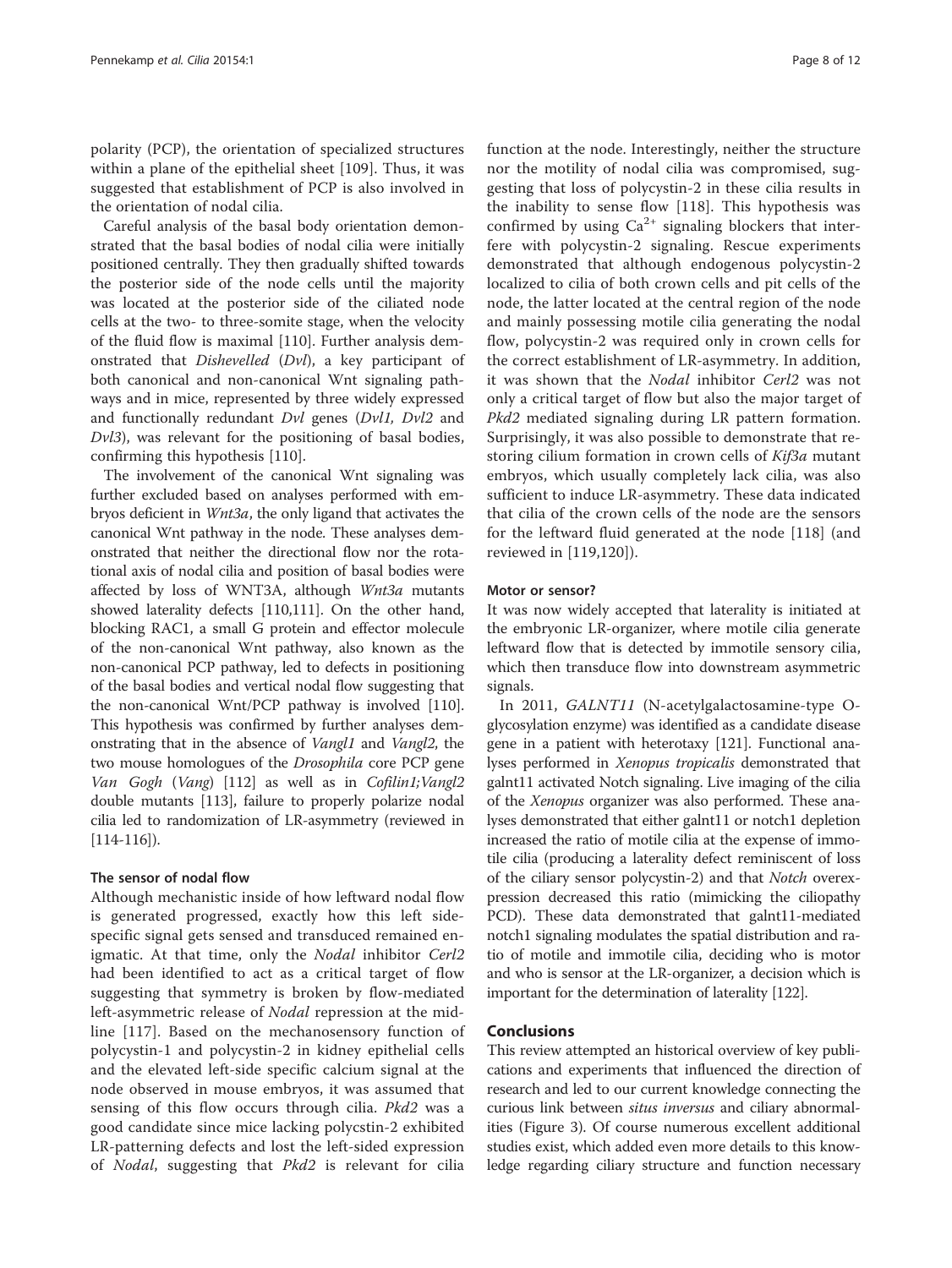<span id="page-8-0"></span>

the origin of laterality defects. This included the first description of bronchiectasis in combination with situs inversus totalis by Siewert in 1904 [\[6](#page-9-0)] and Kartagener in 1933 [\[7\]](#page-9-0) followed by the demonstration that ciliary defects are the underlying cause of Kartagener's syndrome in 1976 [[17,18\]](#page-9-0). The demonstration of motile monocilia at the mouse node in 1994 [[27](#page-9-0)] followed by the identification of the first asymmetrically expressed genes in 1996 [[37,38\]](#page-9-0), later known as members of the Nodal signaling cascade, opened the wide field of research on the genetic and molecular levels which led to our current knowledge about the connection of situs inversus and ciliary abnormalities. It is worth mentioning here that around the same periods, Antony van Leeuwenhoek already in 1675 described a living protozoan 'provided with diverse incredibly thin feet, or little legs, which were moved very nimbly' and that the term 'cilia' was probably first used by OF Muller in 1786 (reviewed in [[143,144](#page-11-0)]).

for proper axis development. In addition, a large number of genes influencing node and ciliary structure and function have been identified. Among these, the largest group of genes influences nodal ciliogenesis (ranging from complete absence to short or abnormal cilia) (Additional file 1, Table S1). Another large group of genes influences nodal morphology and shape including orientation of cilia (PCP) necessary to generate the directed leftward flow (Additional file 1, Table S2). A third subset of genes has been shown to cause axonemal defects resulting in dyskinetic cilia and PCD (with or without heterotaxy) (Additional file 1, Table S3). Interestingly, several PCDcausing genes, to the best of our knowledge, do not cause laterality defects in either humans or mouse models but their analyses nonetheless aid to understand the structure of nodal cilia (Additional file 1, Table S4).

We can only speculate how Bjorn Afzelius, who died April 27 2008, would view the tremendous advances in molecular and genetic research that have convincingly linked ciliary function at the node to LR-axis development and, amazingly, confirmed his hypothesis from twenty years before.

We can anticipate that combined efforts by clinicians and basic researchers as well as the brisk pace of advancements in genetic analyses and modification of animal models will bring even greater understanding of how ciliary function influences LR-axis development and we are looking forward to the advancements in this field.

# Additional file

#### [Additional file 1: Table S1](http://www.ciliajournal.com/content/supplementary/s13630-014-0010-9-s1.docx)–S4.

#### Abbreviations

ADPKD: autosomal dominant polycystic kidney disease; AP: anterior-posterior; ARPKD: autosomal recessive polycystic kidney disease; BicC: Biccaudal C; Bpk: BALB/c polycystic kidneys; Cpk: Congenital polycystic kidneys; Dnah11: Dynein, axonemal, heavy chain 11; DNAH5: Dynein, axonemal, heavy chain 5; DV: dorso-ventral; Dvl: Disheveled; E: embryonic day; GALNT11: N-acetylgalactosamine-type O-glycosylation enzyme; GFP: green fluorescent protein; GRP: gastrocoel roof plate; Ift88: Intraflagellar transport 88; Inv: Inversion of embryonic turning; Iv: Situs inversus viscerum; Jck: Juvenile cystic kidneys; KIF3A: Kinesin family member 3A; KIF3B: Kinesin family member 3B; KS: Kartagener's syndrome; LPM: lateral plate mesoderm; LR: leftright; Lrd: Left/right-dynein; Orpk: Oak Ridge Polycystic Kidney; PCD: primary ciliary dyskinesia; PCP: planar cell polarity; pcy: Polycystic kidneys; Pitx2: Paired-like homeodomain transcription factor 2; PKD: polycystic kidney disease; PKD1: Polycystic kidney disease gene 1; PKD2: Polycystic kidney disease gene 2; PNC: posterior notched; RAC1: RAS-related C3 botulinum substrate 1; TGF: transforming growth factor; Vangl: Van Gogh like; Wnt: Wingless-type MMTV integration site family.

#### Competing interests

The authors declare that they have no competing interests.

#### Authors' contributions

PP and TM wrote the manuscript and designed the figures. PP, BD and HH revised the manuscript. All authors read and approved the final manuscript.

#### Acknowledgements

All studies presented here and numerous excellent studies not cited within this review for which we apologize helped us to understand a little part of laterality development, cilia structure and function and associated diseases. This gain of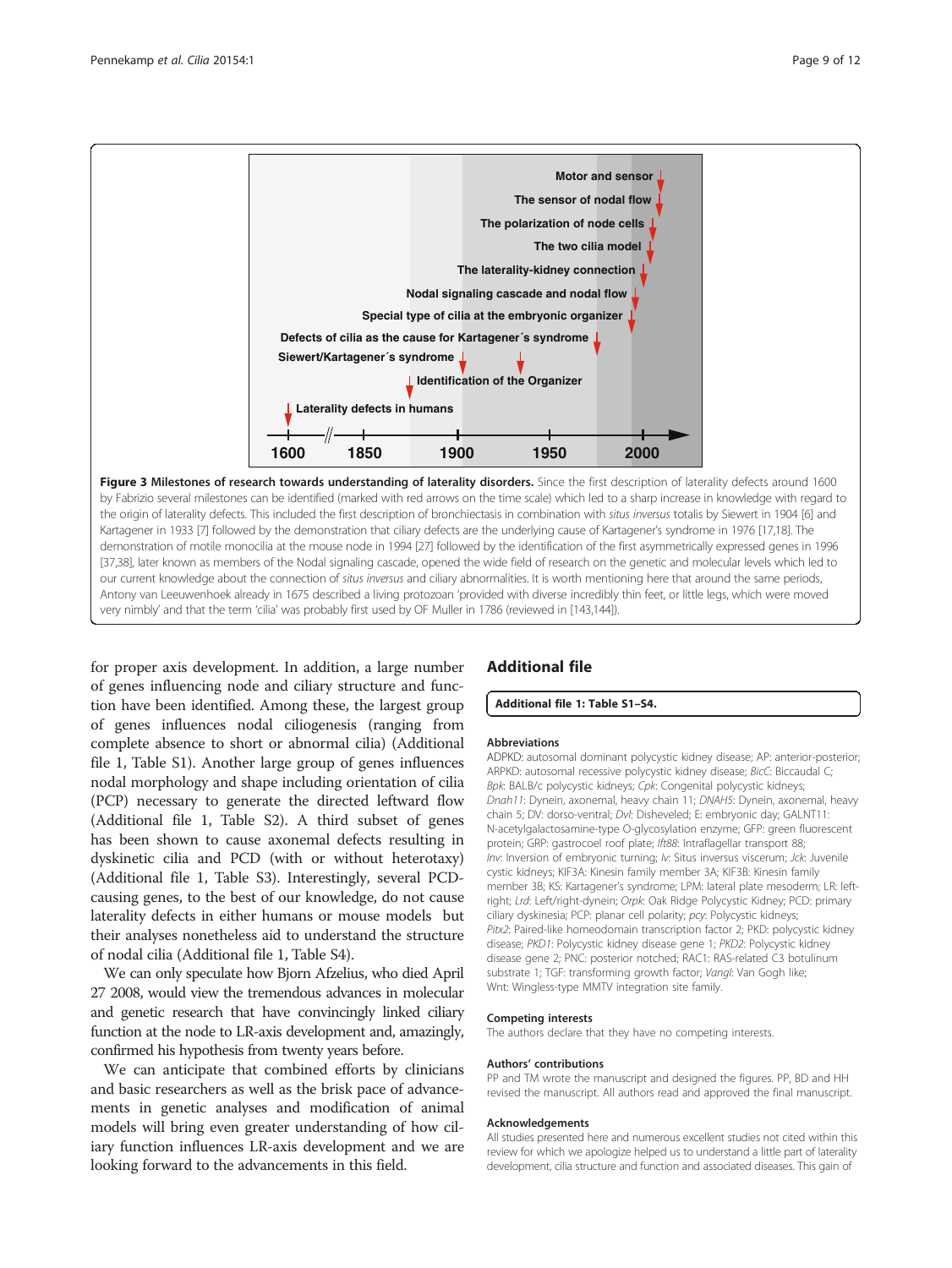<span id="page-9-0"></span>knowledge is due not least to the combined efforts of clinicians and basic researchers, the still improving methods to genetically modify and analyze model organisms for functional analysis and the brisk pace of advancements in genetic analysis. The authors thank Martina Brueckner who kindly provided lrdgfp mice. The authors thank colleagues for continuous discussions, especially Heymut Omran, Gerard W. Dougherty and Niki T. Loges. PP is funded by a research grant of the Deutsche Forschungsgemeinschaft (DFG OM 6/5), TB is funded by a research grant of the Deutsche Forschungsgemeinschaft (DFG OM 6/4), research in the lab of HH is funded by Core Research for Evolutional Science and Technology (CREST) of the Japan Science and Technology Corporation (JST).

#### Author details

<sup>1</sup>Department of General Pediatrics, University Children's Hospital Muenster, 48149 Muenster, Germany. <sup>2</sup>Department of Human Genetics, University Hospital Muenster, 48149 Muenster, Germany. <sup>3</sup>Graduate School of Frontier Biosciences, Osaka University, Osaka, Japan.

#### Received: 18 August 2014 Accepted: 26 November 2014

#### References

- 1. Sutherland MJ, Ware SM (2009) Disorders of left-right asymmetry: heterotaxy and situs inversus. Am J Med Genet C Semin Med Genet 151C:307–317
- 2. Aylsworth AS (2001) Clinical aspects of defects in the determination of laterality. Am J Med Genet 101:345–355
- 3. Casey B (1998) Two rights make a wrong: human left-right malformations. Hum Mol Genet 7:1565–1571
- 4. Cleveland M (1926) Situs inversus viscerum: an anatomic study. Arch Surg 13(3):343–368
- 5. Baillie M Account of a Remarkable Transposition of the Viscera. By Matthew Baillie, M. D. In a Letter to John Hunter, Esq. F. R. S. Philos Trans Royal Soc London 78:350–363
- 6. Siewert A (1904) Über einen Fall von Bronchiectasie bei einem Patienten mit situs inversus viscerum. Berl Klin Wochenschr 41:139–141
- 7. Kartagener M (1933) Zur Pathogenese der Bronchiektasen. 1. Mitteilung: Bronchiektasien bei Situs viscerum inversus. Beitr Klin Tuberk 83:489–501
- 8. Rossman C, Forrest J, Newhouse M (1980) Motile cilia in "immotile cilia" syndrome. Lancet 1:1360
- 9. Sleigh MA (1981) Primary ciliary dyskinesia. Lancet 2:476
- 10. Glang E (1904) Geburtshindernis infolge von beiderseitigen Cystennieren, verbunden mit Pancreascyste und situs inversus. Universität Leipzig, Doctoral dissertation
- 11. McGrath J, Somlo S, Makova S, Tian X, Brueckner M (2003) Two populations of node monocilia initiate left-right asymmetry in the mouse. Cell 114:61–73
- 12. Afzelius B (1959) Electron microscopy of the sperm tail; results obtained with a new fixative. J Biophys Biochem Cytol 5:269–278
- 13. Pedersen H, Rebbe H (1975) Absence of arms in the axoneme of immobile human spermatozoa. Biol Reprod 12:541–544
- 14. Afzelius BA, Eliasson R, Johnsen O, Lindholmer C (1975) Lack of dynein arms in immotile human spermatozoa. J Cell Biol 66:225–232
- 15. Berdon WE, McManus C, Afzelius B (2004) More on Kartagener's syndrome and the contributions of Afzelius and A.K. Siewert. Pediatr Radiol 34:585–586
- 16. Camner P, Mossberg B, Afzelius BA (1975) Evidence of congenitally nonfunctioning cilia in the tracheobronchial tract in two subjects. Am Rev Respir Dis 112:807–809
- 17. Afzelius BA (1976) A human syndrome caused by immotile cilia. Science 193:317–319
- 18. Pedersen H, Mygind N (1976) Absence of axonemal arms in nasal mucosa cilia in Kartagener's syndrome. Nature 262:494–495
- 19. Berdon WE, Willi U (2004) Situs inversus, bronchiectasis, and sinusitis and its relation to immotile cilia: history of the diseases and their discoverers-Manes Kartagener and Bjorn Afzelius. Pediatr Radiol 34:38–42
- 20. Rash J, Shay J, Biesele J (1969) Cilia in cardiac differentiation. J Ultrastruct Res 29:470–484
- 21. Viebahn C (2001) Hensen's node. Genesis 29:96–103
- 22. Spemann H, Mangold H (1924) Über Induktion von Embryonalanlagen durch Implantation artfremder Organisatoren. Arch mikr Anat und Entw mech 100:599–638
- 23. Wetzel R (1925) Undersuchungen am Huehnerkeim. 1. ueber die Untersuchungen des lebenden Keims mit neueren Methoden, besonders der

Vogtschen vitalen Farbmarkierung. Wilhelm Roux Arch Entwicklungsmech 106:463–468

- 24. Waddington C (1933) Induction by the primitive streak and its derivatives in the chick. J Exp Biol 10:38–46
- 25. Waddington C (1937) Experiments on determination in the rabbit embryo. Arch Biol 48:273–290
- 26. Hensen V (1876) Beobachtungen ueber die Befruchtung und Entwicklung des Kaninchens und Meerschweinchens. Z Anat Entwickl Gesch 1:213–273
- 27. Sulik K, Dehart DB, Iangaki T, Carson JL, Vrablic T, Gesteland K, Schoenwolf GC (1994) Morphogenesis of the murine node and notochordal plate. Dev Dyn 201:260–278
- 28. Poelmann R (1981) The head-process and the formation of the definitive endoderm in the mouse embryo. Anat Embryol 162:41–49
- 29. Jurand A (1974) Some aspects of the development of the notochord in mouse embryos. J Embryol Exp Morphol 32:1–33
- 30. Theiler K (1989) Stage 11 neural plate, presomite stage. In: The house mouse: atlas of embryonic development. Springer-Verlag, Heidelberg, pp 29–33
- 31. Beddington RS (1992) Three-dimensional representation of mouse gastrulation. In: Chadwick DJ, Marsh J (ed) CIBA Foundation Symposium 165 on Postimplantation Development in the Mouse: 3–5 June 1991. John Wiley & Sons, London, pp 55–59
- 32. Blum M, Andre P, Muders K, Schweickert A, Fischer A, Bitzer E, Bogusch S, Beyer T, van Straaten HW, Viebahn C (2007) Ciliation and gene expression distinguish between node and posterior notochord in the mammalian embryo. Differentiation 75:133–146
- 33. Layton WM, Jr (1978) Heart malformations in mice homozygous for a gene causing situs inversus. Birth Defects Orig Artic Ser 14:277–293
- 34. Afzelius BA (1995) Situs inversus and ciliary abnormalities. What is the connection? Int J Dev Biol 39:839–844
- 35. Lofberg J (1974) Preparation of amphibian embryos for scanning electron microscopy of the functional pattern of epidermal cilia. ZOON 2:3–11
- 36. Zhou X, Sasaki H, Lowe L, Hogan BL, Kuehn MR (1993) Nodal is a novel TGF-beta-like gene expressed in the mouse node during gastrulation. Nature 361:543–547
- 37. Collignon J, Varlet I, Robertson EJ (1996) Relationship between asymmetric nodal expression and the direction of embryonic turning. Nature 381:155–158
- 38. Lowe LA, Supp DM, Sampath K, Yokoyama T, Wright CV, Potter SS, Overbeek P, Kuehn MR (1996) Conserved left-right asymmetry of nodal expression and alterations in murine situs inversus. Nature 381:158–161
- 39. Hummel K, Chapmann D (1956) Situs Viscerum Inversus. Mouse News Lett 14:21
- 40. Yokoyama T, Copeland NG, Jenkins NA, Montgomery CA, Elder FF, Overbeek PA (1993) Reversal of left-right asymmetry: a situs inversus mutation. Science 260:679–682
- 41. Levin M, Johnson RL, Stern CD, Kuehn M, Tabin C (1995) A molecular pathway determining left-right asymmetry in chick embryogenesis. Cell 82:803–814
- 42. Ang SL, Rossant J (1994) HNF-3 beta is essential for node and notochord formation in mouse development. Cell 78:561–574
- 43. Meno C, Saijoh Y, Fujii H, Ikeda M, Yokoyama T, Yokoyama M, Toyoda Y, Hamada H (1996) Left-right asymmetric expression of the TGF beta-family member lefty in mouse embryos. Nature 381:151–155
- 44. Meno C, Ito Y, Saijoh Y, Matsuda Y, Tashiro K, Kuhara S, Hamada H (1997) Two closely-related left-right asymmetrically expressed genes, lefty-1 and lefty-2: their distinct expression domains, chromosomal linkage and direct neutralizing activity in Xenopus embryos. Genes Cells 2:513–524
- 45. Ryan AK, Blumberg B, Rodriguez-Esteban C, Yonei-Tamura S, Tamura K, Tsukui T, de la Pena J, Sabbagh W, Greenwald J, Choe S, Norris DP, Robertson EJ, Evans RM, Rosenfeld MG, Izpisua Belmonte JC (1998) Pitx2 determines left-right asymmetry of internal organs in vertebrates. Nature 394:545–551
- 46. Yoshioka H, Meno C, Koshiba K, Sugihara M, Itoh H, Ishimaru Y, Inoue T, Ohuchi H, Semina EV, Murray JC, Hamada H, Noji S (1998) Pitx2, a bicoid-type homeobox gene, is involved in a lefty-signaling pathway in determination of left-right asymmetry. Cell 94:299–305
- 47. Brueckner M, D'Eustachio P, Horwich AL (1989) Linkage mapping of a mouse gene, iv, that controls left-right asymmetry of the heart and viscera. Proc Natl Acad Sci U S A 86:5035–5038
- 48. Supp DM, Witte DP, Potter SS, Brueckner M (1997) Mutation of an axonemal dynein affects left-right asymmetry in inversus viscerum mice. Nature 389:963–966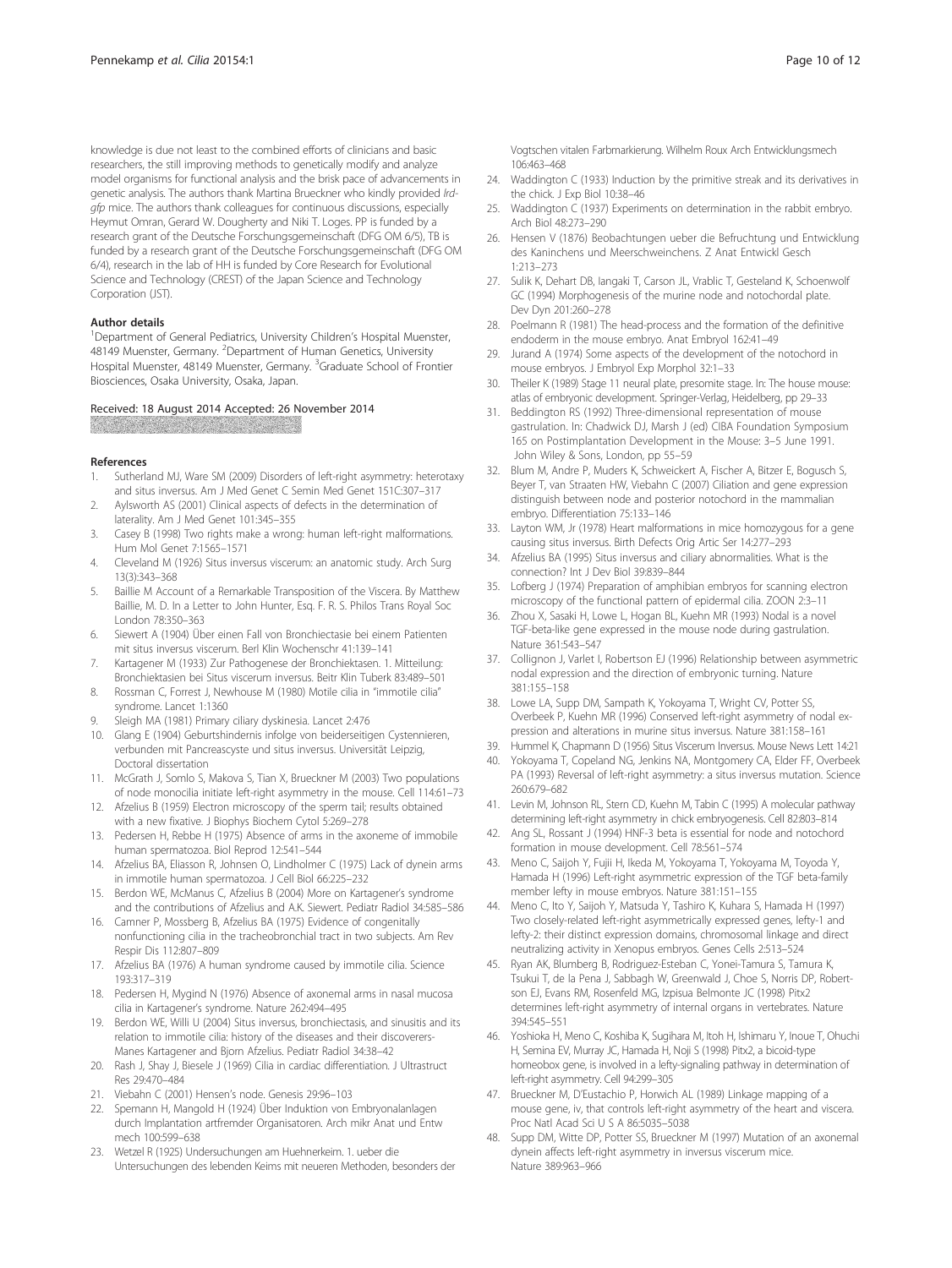- <span id="page-10-0"></span>49. Bellomo D, Lander A, Harragan I, Brown NA (1996) Cell proliferation in mammalian gastrulation: the ventral node and notochord are relatively quiescent. Dev Dyn 205:471–485
- 50. Morgan D, Turnpenny L, Goodship J, Dai W, Majumder K, Matthews L, Gardner A, Schuster G, Vien L, Harrison W, Elder FF, Penman-Splitt M, Overbeek P, Strachan T (1998) Inversin, a novel gene in the vertebrate left-right axis pathway, is partially deleted in the inv mouse. Nat Genet 20:149–156
- 51. Mochizuki T, Saijoh Y, Tsuchiya K, Shirayoshi Y, Takai S, Taya C, Yonekawa H, Yamada K, Nihei H, Nakatsuji N, Overbeek PA, Hamada H, Yokoyama T (1998) Cloning of inv, a gene that controls left/right asymmetry and kidney development. Nature 395:177–181
- 52. Nonaka S, Tanaka Y, Okada Y, Takeda S, Harada A, Kanai Y, Kido M, Hirokawa N (1998) Randomization of left-right asymmetry due to loss of nodal cilia generating leftward flow of extraembryonic fluid in mice lacking KIF3B motor protein. Cell 95:829–837
- 53. Chen J, Knowles HJ, Hebert JL, Hackett BP (1998) Mutation of the mouse hepatocyte nuclear factor/forkhead homologue 4 gene results in an absence of cilia and random left-right asymmetry. J Clin Invest 102:1077–1082
- 54. Afzelius BA (1999) Asymmetry of cilia and of mice and men. Int J Dev Biol 43:283–286
- 55. Schweickert A, Weber T, Beyer T, Vick P, Bogusch S, Feistel K, Blum M (2007) Cilia-driven leftward flow determines laterality in Xenopus. Curr Biol 17:60–66
- 56. Shinohara K, Kawasumi A, Takamatsu A, Yoshiba S, Botilde Y, Motoyama N, Reith W, Durand B, Shiratori H, Hamada H (2012) Two rotating cilia in the node cavity are sufficient to break left-right symmetry in the mouse embryo. Nat Commun 3:622
- 57. Marszalek JR, Ruiz-Lozano P, Roberts E, Chien KR, Goldstein LS (1999) Situs inversus and embryonic ciliary morphogenesis defects in mouse mutants lacking the KIF3A subunit of kinesin-II. Proc Natl Acad Sci U S A 96:5043–5048
- 58. Takeda S, Yonekawa Y, Tanaka Y, Okada Y, Nonaka S, Hirokawa N (1999) Left-right asymmetry and kinesin superfamily protein KIF3A: new insights in determination of laterality and mesoderm induction by kif3A-/− mice analysis. J Cell Biol 145:825–836
- 59. Okada Y, Nonaka S, Tanaka Y, Saijoh Y, Hamada H, Hirokawa N (1999) Abnormal nodal flow precedes situs inversus in iv and inv mice. Mol Cell 4:459–468
- 60. Nonaka S, Shiratori H, Saijoh Y, Hamada H (2002) Determination of leftright patterning of the mouse embryo by artificial nodal flow. Nature 418:96–99
- 61. Supp DM, Potter SS, Brueckner M (2000) Molecular motors: the driving force behind mammalian left-right development. Trends Cell Biol 10:41–45
- 62. Wagner MK, Yost HJ (2000) Left-right development: the roles of nodal cilia. Curr Biol 10:R149–R151
- 63. Brueckner M (2001) Cilia propel the embryo in the right direction. Am J Med Genet 101:339–344
- 64. Schneider H, Brueckner M (2000) Of mice and men: dissecting the genetic pathway that controls left-right asymmetry in mice and humans. Am J Med Genet 97:258–270
- 65. Russell E, McFarland E (1977) Cystic kindey, cy. Mouse Newslett 56:40
- 66. Davisson MT, Guay-Woodford LM, Harris HW, D'Eustachio P (1991) The mouse polycystic kidney disease mutation (cpk) is located on proximal chromosome 12. Genomics 9:778–781
- 67. Nauta J, Ozawa Y, Sweeney WE, Jr, Rutledge JC, Avner ED (1993) Renal and biliary abnormalities in a new murine model of autosomal recessive polycystic kidney disease. Pediatr Nephrol 7:163–172
- 68. Takahashi H, Ueyama Y, Hibino T, Kuwahara Y, Suzuki S, Hioki K, Tamaoki N (1986) A new mouse model of genetically transmitted polycystic kidney disease. J Urol 135:1280–1283
- 69. Takahashi H, Calvet JP, Dittemore-Hoover D, Yoshida K, Grantham JJ, Gattone VH, 2nd (1991) A hereditary model of slowly progressive polycystic kidney disease in the mouse. J Am Soc Nephrol 1:980–989
- 70. Atala A, Freeman MR, Mandell J, Beier DR (1993) Juvenile cystic kidneys (jck): a new mouse mutation which causes polycystic kidneys. Kidney Int 43:1081–1085
- 71. Schieren G, Pey R, Bach J, Hafner M, Gretz N (1996) Murine models of polycystic kidney disease. Nephrol Dial Transplant 11(Suppl 6):38–45
- 72. Moyer JH, Lee-Tischler MJ, Kwon HY, Schrick JJ, Avner ED, Sweeney WE, Godfrey VL, Cacheiro NL, Wilkinson JE, Woychik RP (1994) Candidate gene associated with a mutation causing recessive polycystic kidney disease in mice. Science 264:1329–1333
- 73. Yoder BK, Richards WG, Sweeney WE, Wilkinson JE, Avener ED, Woychik RP (1995) Insertional mutagenesis and molecular analysis of a new gene associated with polycystic kidney disease. Proc Assoc Am Physicians 107:314–323
- 74. Murcia NS, Richards WG, Yoder BK, Mucenski ML, Dunlap JR, Woychik RP (2000) The Oak Ridge Polycystic Kidney (orpk) disease gene is required for left-right axis determination. Development 127:2347–2355
- 75. Wheatley D (1995) Primary cilia in normal and pathological tissues. Pathobiology 63:222–238
- 76. Wheatley D, Wang A, Strugnell G (1996) Expression of primary cilia in mammalian cells. Cell Biol Int 20:73–81
- 77. Andrews P, Porter K (1974) A scanning electron microscopic study of the nephron. Am J Anat 140:81–115
- 78. Taulman PD, Haycraft CJ, Balkovetz DF, Yoder BK (2001) Polaris, a protein involved in left-right axis patterning, localizes to basal bodies and cilia. Mol Biol Cell 12:589–599
- 79. Pazour GJ, Dickert BL, Vucica Y, Seeley ES, Rosenbaum JL, Witman GB, Cole DG (2000) Chlamydomonas IFT88 and its mouse homologue, polycystic kidney disease gene tg737, are required for assembly of cilia and flagella. J Cell Biol 151:709–718
- 80. Qin H, Rosenbaum JL, Barr MM (2001) An autosomal recessive polycystic kidney disease gene homolog is involved in intraflagellar transport in C. elegans ciliated sensory neurons. Curr Biol 11:457–461
- 81. Haycraft CJ, Swoboda P, Taulman PD, Thomas JH, Yoder BK (2001) The C. elegans homolog of the murine cystic kidney disease gene Tg737 functions in a ciliogenic pathway and is disrupted in osm-5 mutant worms. Development 128:1493–1505
- 82. Barr MM, Sternberg PW (1999) A polycystic kidney-disease gene homologue required for male mating behaviour in C. elegans. Nature 401:386–389
- 83. Barr MM, DeModena J, Braun D, Nguyen CQ, Hall DH, Sternberg PW (2001) The Caenorhabditis elegans autosomal dominant polycystic kidney disease gene homologs lov-1 and pkd-2 act in the same pathway. Curr Biol 11:1341–1346
- 84. (1994) The polycystic kidney disease 1 gene encodes a 14 kb transcript and lies within a duplicated region on chromosome 16. The European Polycystic Kidney Disease Consortium. Cell 77:881–894
- 85. (1994) The polycystic kidney disease 1 gene encodes a 14 kb transcript and lies within a duplicated region on chromosome 16. The European Polycystic Kidney Disease Consortium. Cell 78:725
- 86. (1995) Polycystic kidney disease: the complete structure of the PKD1 gene and its protein. The International Polycystic Kidney Disease Consortium. Cell 81:289–298
- 87. Hughes J, Ward CJ, Peral B, Aspinwall R, Clark K, San Millan JL, Gamble V, Harris PC (1995) The polycystic kidney disease 1 (PKD1) gene encodes a novel protein with multiple cell recognition domains. Nat Genet 10:151–160
- 88. Mochizuki T, Wu G, Hayashi T, Xenophontos SL, Veldhuisen B, Saris JJ, Reynolds DM, Cai Y, Gabow PA, Pierides A, Kimberling WJ, Breuning MH, Deltas CC, Peters DJ, Somlo S (1996) PKD2, a gene for polycystic kidney disease that encodes an integral membrane protein. Science 272:1339–1342
- 89. Pazour GJ, San Agustin JT, Follit JA, Rosenbaum JL, Witman GB (2002) Polycystin-2 localizes to kidney cilia and the ciliary level is elevated in orpk mice with polycystic kidney disease. Curr Biol 12:R378–R380
- 90. Yoder BK, Hou X, Guay-Woodford LM (2002) The polycystic kidney disease proteins, polycystin-1, polycystin-2, polaris, and cystin, are co-localized in renal cilia. J Am Soc Nephrol 13:2508–2516
- 91. Wu G, D'Agati V, Cai Y, Markowitz G, Park JH, Reynolds DM, Maeda Y, Le TC, Hou H, Jr, Kucherlapati R, Edelmann W, Somlo S (1998) Somatic inactivation of Pkd2 results in polycystic kidney disease. Cell 93:177–188
- 92. Wu G, Markowitz GS, Li L, D'Agati VD, Factor SM, Geng L, Tibara S, Tuchman J, Cai Y, Park JH, van Adelsberg J, Hou H, Jr, Kucherlapati R, Edelmann W, Somlo S (2000) Cardiac defects and renal failure in mice with targeted mutations in Pkd2. Nat Genet 24:75–78
- 93. Pennekamp P, Karcher C, Fischer A, Schweickert A, Skryabin B, Horst J, Blum M, Dworniczak B (2002) The ion channel polycystin-2 is required for left-right axis determination in mice. Curr Biol 12:938–943
- 94. Hanaoka K, Qian F, Boletta A, Bhunia AK, Piontek K, Tsiokas L, Sukhatme VP, Guggino WB, Germino GG (2000) Co-assembly of polycystin-1 and −2 produces unique cation-permeable currents. Nature 408:990–994
- 95. Gonzalez-Perrett S, Kim K, Ibarra C, Damiano AE, Zotta E, Batelli M, Harris PC, Reisin IL, Arnaout MA, Cantiello HF (2001) Polycystin-2, the protein mutated in autosomal dominant polycystic kidney disease (ADPKD), is a Ca2 + −permeable nonselective cation channel. Proc Natl Acad Sci U S A 98:1182–1187